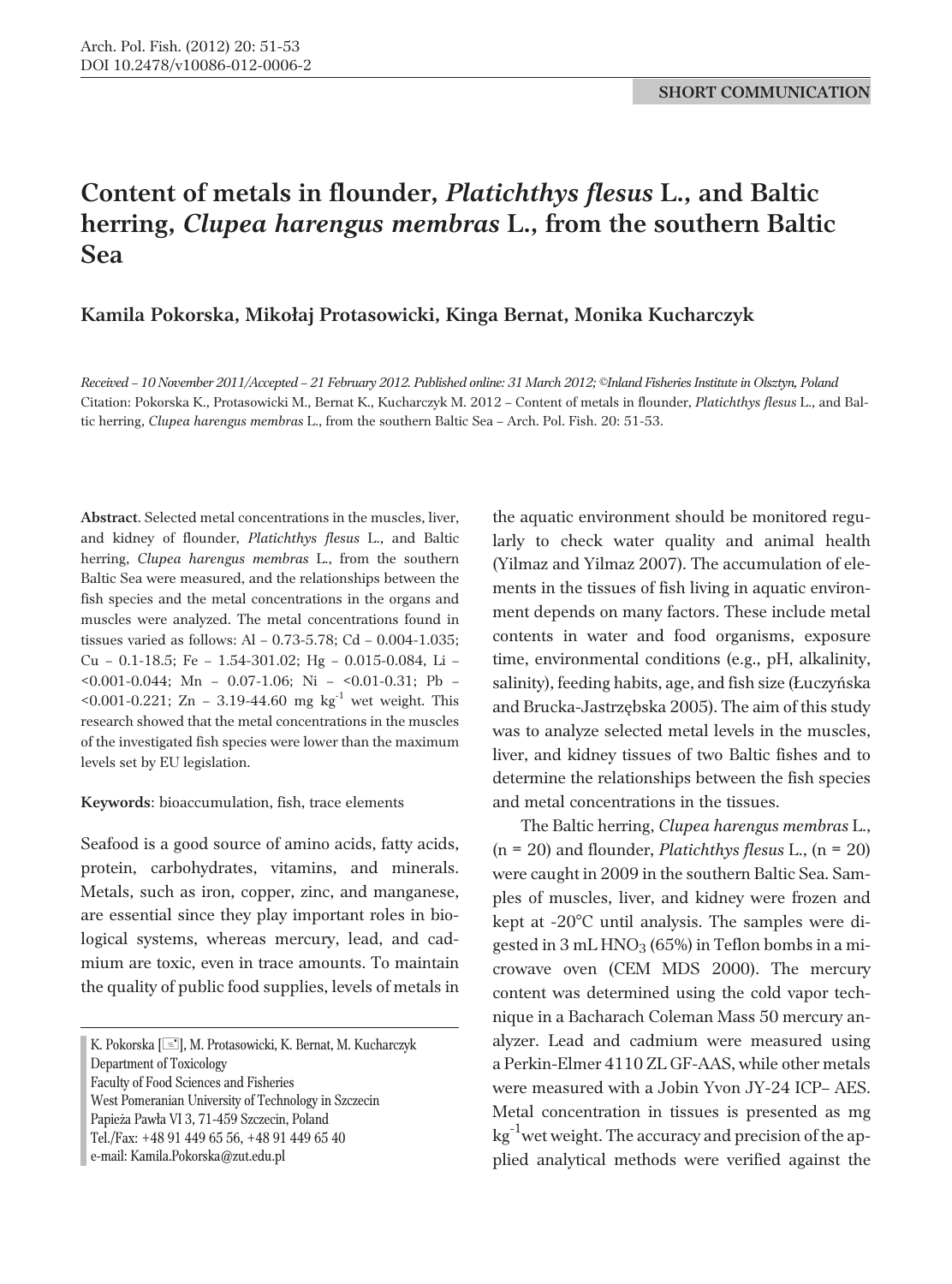**Table 1**

| $m_{\rm max}$ over $m_{\rm max}$<br>00 1000 |                   |                   |                   |                    |                   |                    |
|---------------------------------------------|-------------------|-------------------|-------------------|--------------------|-------------------|--------------------|
|                                             | Muscles           |                   | Kidney            |                    | Liver             |                    |
| Metals                                      | Flounder          | Herring           | Flounder          | Herring            | Flounder          | Herring            |
| Al                                          | $1.72 \pm 0.58$   | $2.76 \pm 1.03$   | $1.99 \pm 0.11$   | $1.97 \pm 0.78$    | $1.05 \pm 0.17$   | $0.86 \pm 0.07$    |
| Cu                                          | $0.33 \pm 0.16$   | $0.41 \pm 0.24$   | $1.43 \pm 0.26$   | $1.12 \pm 0.12$    | $17.07 \pm 1.24$  | $3.92 \pm 0.80$    |
| Fe                                          | $3.52 \pm 1.51$   | $6.07 \pm 1.79$   | $97.63 \pm 13.99$ | $253.31 \pm 67.47$ | $96.65 \pm 8.11$  | $158.23 \pm 28.35$ |
| Li                                          | $0.017 \pm 0.007$ | $0.010 \pm 0.010$ | $0.044 \pm 0.001$ | n.d                | $0.010 \pm 0.009$ | $0.015 \pm 0.001$  |
| Mn                                          | $0.19 \pm 0.12$   | $0.30 \pm 0.09$   | $0.62 \pm 0.17$   | $0.41 \pm 0.05$    | $0.97 \pm 0.11$   | $0.96 \pm 0.10$    |
| Ni                                          | $0.02 \pm 0.02$   | $0.02 \pm 0.01$   | $0.22 \pm 0.12$   | $0.14 \pm 0.01$    | $0.07 \pm 0.07$   | $0.07 \pm 0.01$    |
| Zn                                          | $4.62 \pm 0.71$   | $5.69 \pm 1.47$   | $26.77 \pm 2.80$  | $15.11 \pm 2.26$   | $38.45 \pm 6.63$  | $24.47 \pm 0.39$   |
| Cd                                          | $0.009 \pm 0.006$ | $0.016 \pm 0.023$ | $0.062 \pm 0.018$ | $0.985 \pm 0.070$  | $0.227 \pm 0.079$ | $0.494 \pm 0.199$  |
| Hg                                          | $0.036 \pm 0.017$ | $0.032 \pm 0.017$ | $0.029 \pm 0.006$ | $0.040 \pm 0.004$  | $0.027 \pm 0.005$ | $0.046 \pm 0.007$  |
|                                             |                   |                   |                   |                    |                   |                    |

Pb  $0.053 \pm 0.052$   $0.021 \pm 0.038$   $0.030 \pm 0.004$   $0.019 \pm 0.015$   $0.022 \pm 0.008$   $0.013 \pm 0.001$ 

Mean metal concentrations with standard error in muscles, kidney, and liver of flounder and Baltic herring from the southern Baltic Sea (mg kg-1 wet weight)

certified reference material Fish Paste 2. Statistical analysis was performed using Statistica software, version 9. In all cases, statistical significance was estimated at  $P \leq 0.05$ .

The total length of the specimens ranged from 20.5 to 25.5 cm for herring, and from 28.0 to 32.8 cm for flounder. The ranges of body weight were from 56 to 124 g for herring, and from 223 to 416 g for flounder. The concentrations of the elements analyzed (mean  $\pm$  SD) in the fish tissues are listed in Table 1. The highest mean concentration of aluminum in the fish caught in the Baltic Sea was noted in the muscles of herring, whereas the lowest values of this element were noted in the livers of the same fish species. Mean concentrations of copper in the analyzed fish tissues ranged from 0.3 to 17.1 mg  $kg^{-1}$ . The data presented indicate that the highest level of iron was found in the kidney of herring. The concentration of lithium in the muscles of all fish was very low (0.010 mg kg<sup>-1</sup> – herring, 0.017 mg kg<sup>-1</sup> – flounder). The mean concentrations of manganese observed in the analyzed fish tissues ranged from 0.19 to 0.97 mg kg-1. Generally, manganese presented mostly in the liver. The lowest mean concentration of nickel (0.02  $mg \, kg^{-1}$ ) in the fish caught in the Baltic Sea was in the muscles of both species, whereas the highest values were noted in the kidney of flounder  $(0.22 \text{ mg kg}^{-1})$ . The zinc content levels in fish tissue ranged from

3.2 to 44.6 mg  $kg^{-1}$ . The concentration of cadmium in the muscles of all fish was very low, whereas it was high in the kidney of herring  $(0.985 \text{ mg kg}^{-1})$ . The high mean concentration of lead in the fish caught in the Baltic was found in the muscles of flounder  $(0.053 \text{ mg kg}^{-1})$ , but the maximum observed values still did not exceed acceptable levels. The mercury concentration values detected in the analyzed fish tissues ranged from  $0.027$  to  $0.046$  mg kg<sup>-1</sup>.

Nfon et al. (2009) reported similar concentrations of Al in herring  $(0.2-3.5 \text{ mg kg}^{-1})$  caught in the Baltic Sea during the 1991-1993 period as those in the same fish species in the current study. Copper accumulated to a greater degree in liver, in which the content was always higher that in kidney and muscles. Marquez et al. (1998) also observed the highest Cu concentration in the liver. Protasowicki (1991) noted higher Cu concentrations in muscles  $(0.91 \text{ mg kg}^{-1})$  and liver  $(5.35$ mg  $kg^{-1}$ ) in herring, and Polak-Juszczak (2009) observed higher copper concentrations in the muscles of herring  $(0.45 \text{ mg kg}^{-1})$  caught in 2003. The iron content in herring muscles reported in the literature ranges from 5.85 to 14.3 mg  $kg^{-1}$  (Nfon et al. 2009), which is similar to the amounts in the present study. Burger and Gochfeld (2005) reported slightly higher manganese contents  $(0.26 \text{ mg kg}^{-1})$  in comparison to the present study. Higher zinc concentrations were noted in the liver, while the lowest were detected in the